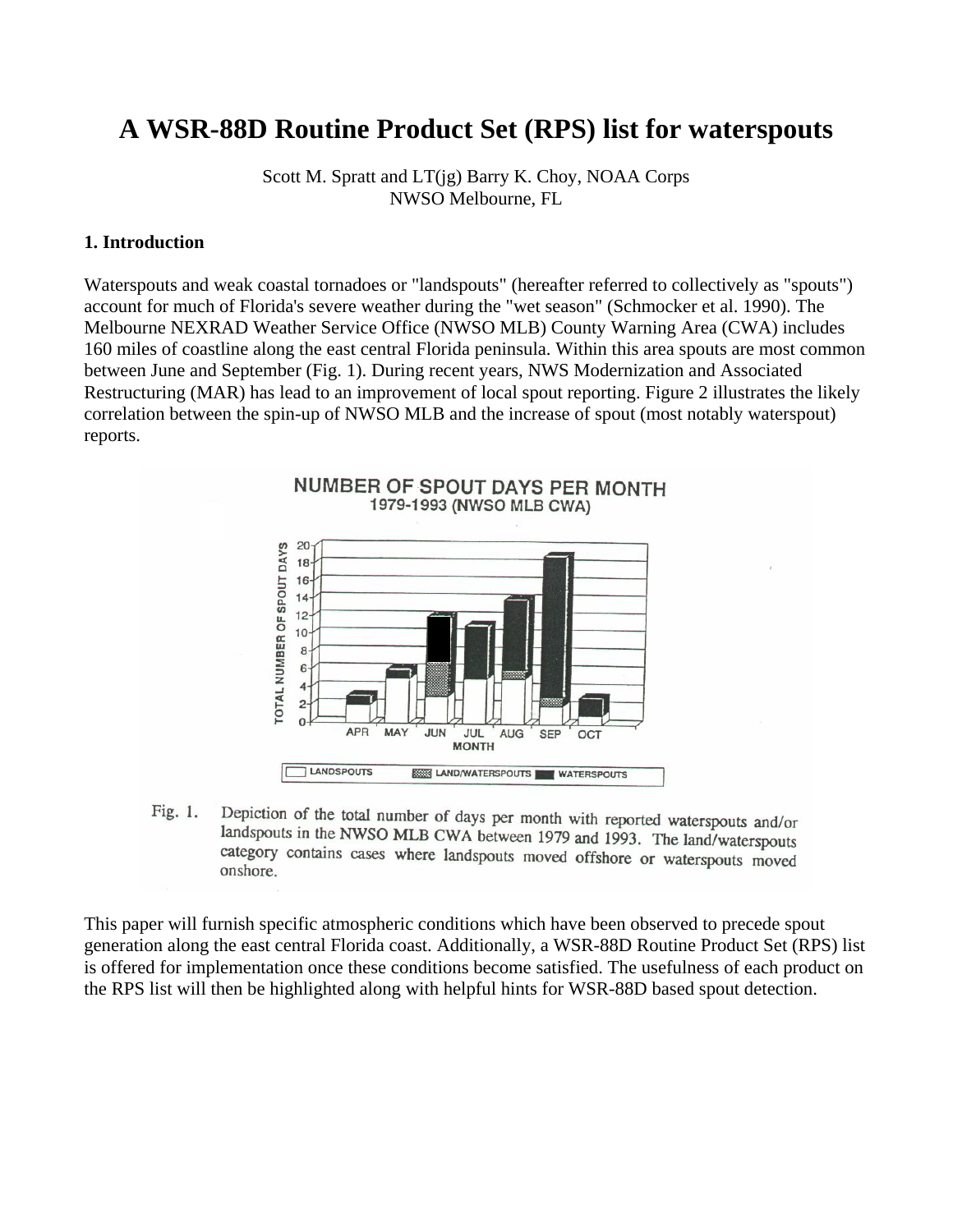## TOTAL NUMBER OF SPOUT DAYS PER YEAR 1979-1993 (NWSO MLB CWA)



Illustration of the total number of days per year with reported landspouts and/or Fig. 2. waterspouts in the NWSO MLB coastal CWA between 1979 and 1993. Note the increase in waterspout reports beginning during 1990, the first full year of WSO MLB operation.

#### **2. Methodology of data selection**

Griffiths (1992) defined the maritime coastal environment as the area extending from about 20 miles inland from the coastline to approximately 50 miles offshore. Since this inland distance roughly coincided with the width of the east central Florida coastal counties, this region, along with the nearshore coastal waters, were identified as the study domain. In order to restrict the analysis to pure "spout" days as opposed to those with stronger, dynamically driven tornado/tornadic waterspout phenomenon, days with other types of severe weather reports (wind/hail) and/or nearby tropical cyclones were removed. While this criteria eliminated all dry season and several wet season tornado days from the data base, all waterspout days were retained.

For each day between 1979 and 1992 with at least one spout report, upper air sounding data from Tampa Bay (TBW) and West Palm Beach (PBI) were examined using output from the SHARP workstation (Hart and Korotky 1991). Additionally, extensive data collection and analyses were performed on nearly all spout events reported to NWSO MLB during 1993 (see Choy and Spratt 1994). This recent undertaking resulted in the addition of Cape Canaveral (XMR) soundings and WSR- 88D products to the previous data base and allowed for development of a preliminary spout forecast strategy.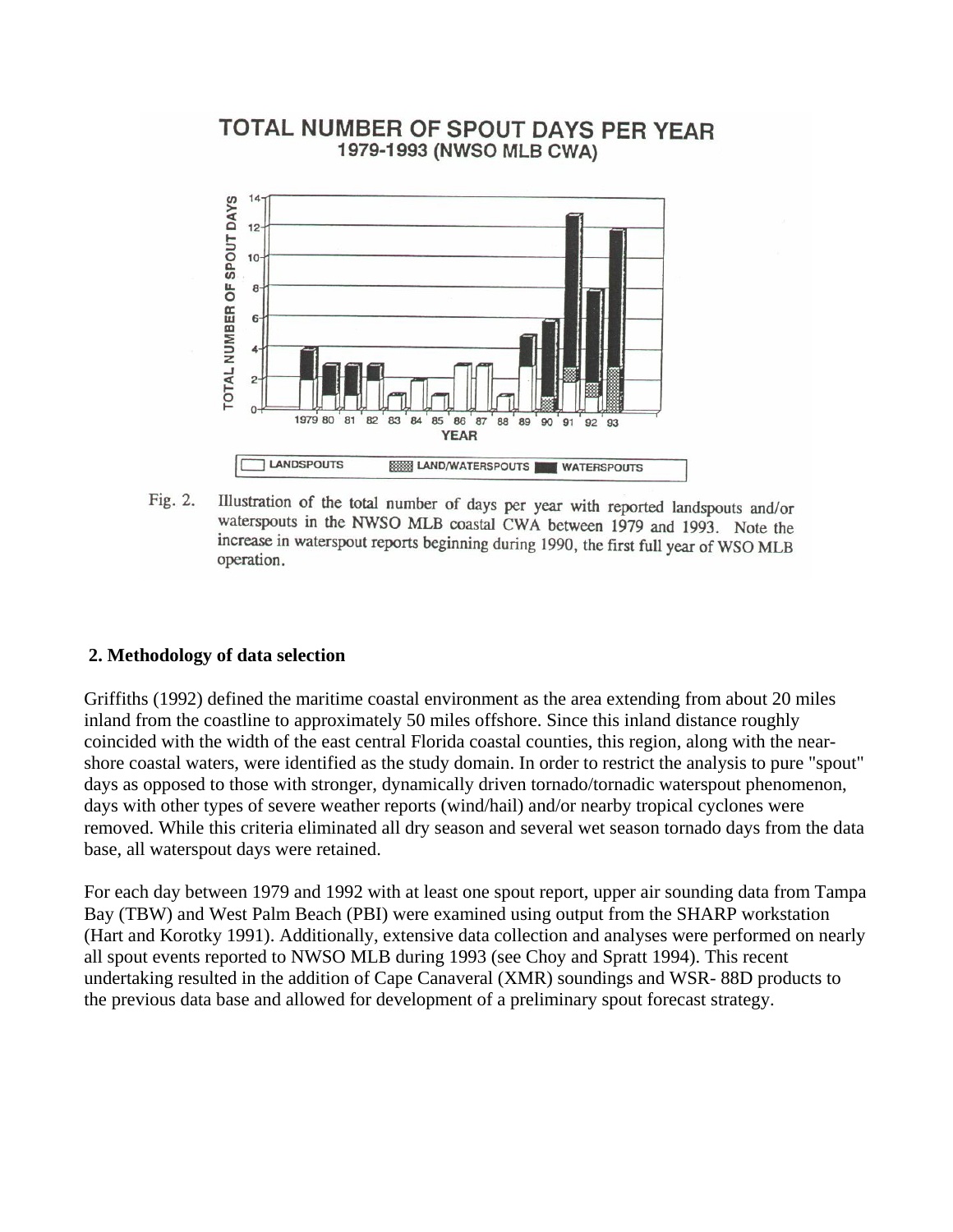### **3. Spout classifications**

The authors have stratified waterspouts and tornadoes into four categories based upon maximum observed rotational strengths and formation processes. The categories are summarized below from weakest to strongest rotational potential.

Type A) is characterized by development from a non-precipitating cumulus cloud (exclusively F0 on Fujita scale, Fujita 1981).

Type B) features formation associated with a relatively isolated precipitating cell, or within a cell located along a persistent boundary (up to F1).

Type C) results from a precipitating cell developing near intersecting or colliding boundaries (up to F2).

Type D) usually forms within a severe thunderstorm containing a mesocyclone (up to F5).

Forecasters are very familiar with the dynamic, large shear atmospheric profiles leading to type D events, which in Florida are most common during the dry season. However the rather benign, very moist, weak shear conditions often leading to type A, B, and C events can easily be overlooked. Since category B and C spouts are the most common types to affect east central Florida, conditions which have proven useful in determining their potential will be focussed on in the remainder of this paper.

### **4. Spout formation and preferred regions**

Low level, horizontal vortices are inherent features along shear axes and convergence zones (Wakimoto and Wilson 1989). Within a moist, minimally sheared air mass, the updraft of a developing convective cell can occasionally become vertically collocated with a vortex along a boundary, resulting in upward stretching within the column. As the spout vortex intensifies, the ensuing pressure drop often produces a condensation funnel which can be seen extending below the cloud base, sometimes all the way to the surface. This "spin-up" process (Fig. 3) is quite contrary to the "spin-down" tornado formation associated with storms embedded within high shear environments (Wakimoto and Wilson 1989).



Schematic model of the hypothesized processes occurring within a non-supercell Fig. 3. tornado adapted from Wakimoto and Wilson 1989. The black line is the radar detectable convergence boundary and the letters depict low level vortices.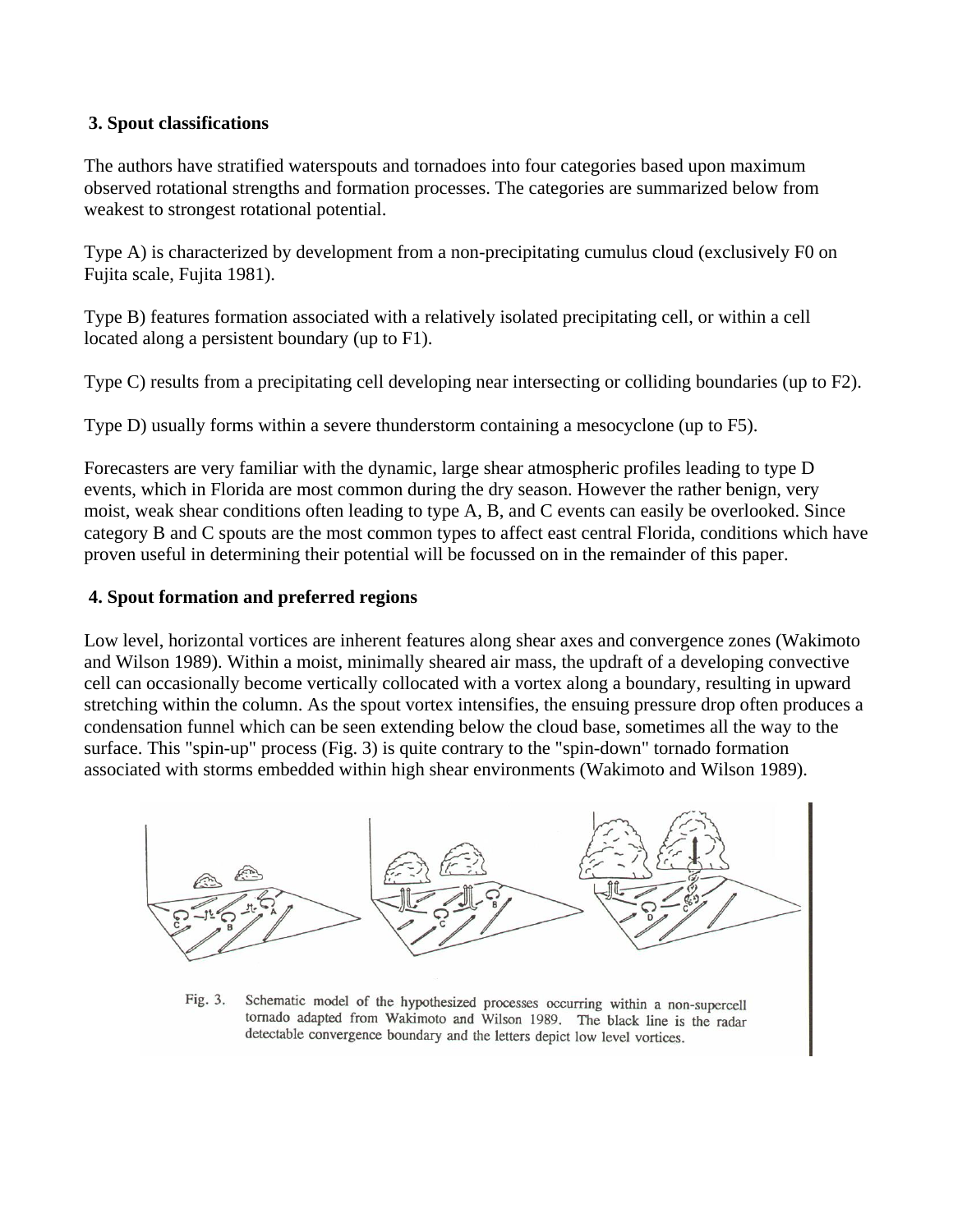Unlike large, strong tornadoes, the horizontal width of most spouts often are too narrow to be resolved by WSR-88D velocity products (Wakimoto and Lew 1993). The WSR-88D Spectrum Width (SW) product may be able to partially compensate for this problem. If the spout rotation happens to occur within a single radar sample volume, the WSR-88D will average the inbound and outbound velocities resulting in a low value or perhaps not resolving the velocities at all (Fig.4). However, the SW product would likely indicate a very high value at the location of rotation since it measures the dispersion of velocities within a sample volume.



Four sample volumes are represented as boxes in the diagram. The first sample volume pair, below the latter t Fig. 4. volume pair, below the letter A, represents a spout circulation contained in a single sample volume. For this worse case scenario, the WSR-88D would average the<br>inhound and outbound velocities of the USR-88D would average the inbound and outbound velocities and display a resultant very low value. However, the Spectrum Width (SW) product would likely indicate a very high value, since it measures the dispersion of velocities within a sample volume. Sample volume pair B represents the best case scenario of rotational placement with respect to the radar beam as gate to gate shear would be observed in velocity products and very low SW values would be displayed.

Even if the rotation of a particular spout is able to be resolved by radar, other characteristics make realtime detection difficult. Spouts typically occur at very low levels, especially during formation, so any velocity signature would only be apparent within close proximity to the radar site (approximately 30 NM radius) due to beam considerations. Also, the short duration of most events lessen response time for the forecaster and therefore the public. To compensate for these factors, the forecaster needs to initially identify favorable precursor conditions within a preferred area to properly assess the potential for spout formation. Subsequent procedures based on WSR-88D indications can then be used to highlight the cells most likely to produce spouts.

Certain areas seem to exist where local geographic conditions lead to a higher frequency of spouts as compared with adjacent regions. Uniquely shaped and orientated coastal plains combined with numerous intracoastal islands and large, warm shallow lagoons have been shown to produce areas of localized convergence (Zong and Takle 1993). Such local convergence patterns tend to initiate cells under certain synoptic regimes and may be partially responsible for the observed increase in spout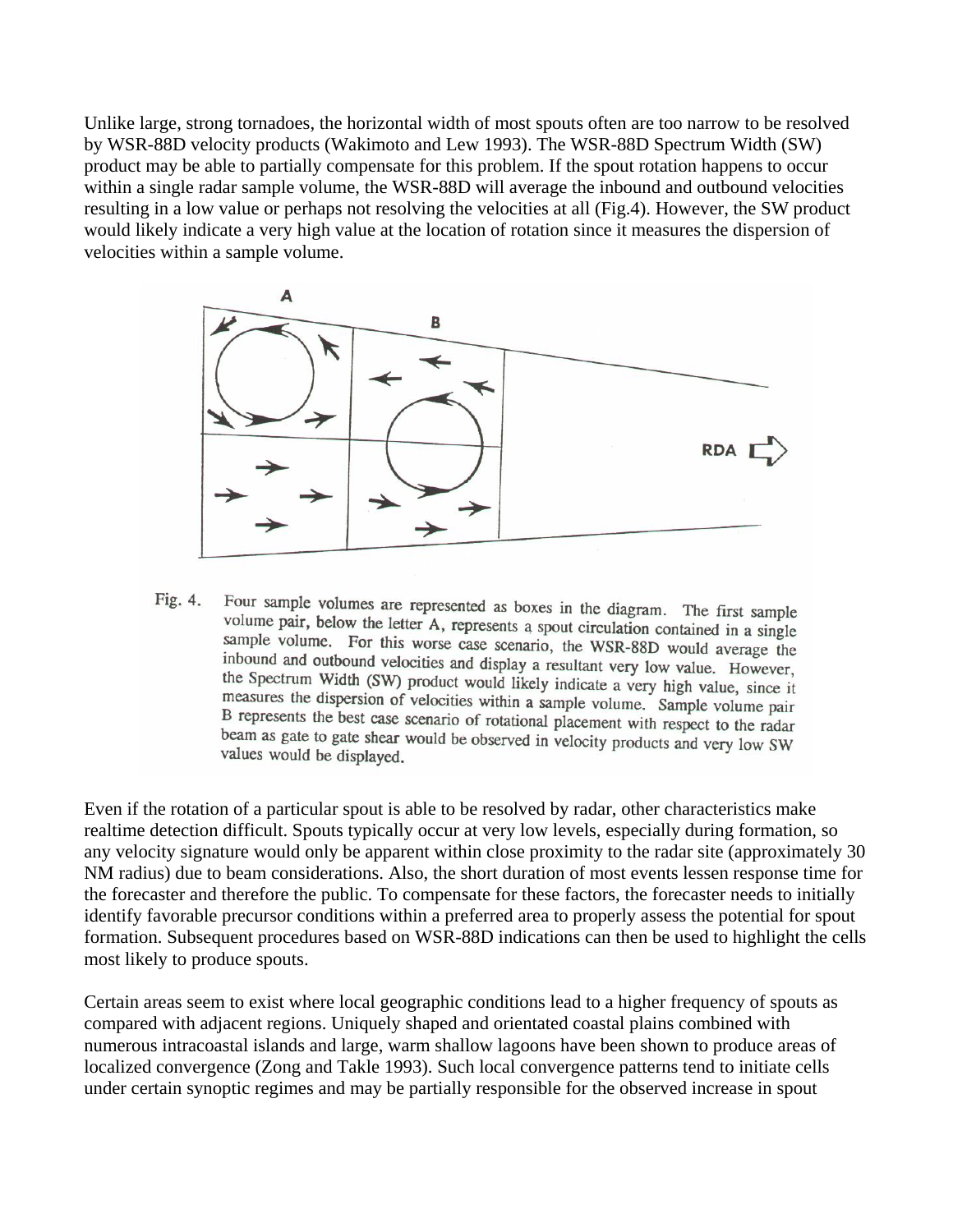occurrence as boundaries develop or propagate through the vicinity. In Florida, the most prolific areas include Tampa Bay, Cape Canaveral, Palm Beach, and the keys. Some other pronounced regions of localized spout development include New Orleans, Galveston, and Corpus Christi (Golden 1977).

#### **5. Determination of favorable synoptic and mesoscale conditions**

Morning upper-air sounding data should be examined for all sites in the vicinity (using SHARP workstation alphanumeric statistics) to determine if the following precursor conditions are satisfied:

### **WIND**

Boundary layer (0-1.0 kft): 8 knots or less 975-700 mbs (1.5-10.0 kft): all levels 16 knots or less 699-600 mbs (10.5-14.0 kft): all levels 20 knots or less 599-500 mbs (14.5-18.0 kft): all levels 22 knots or less

#### **MOISTURE**

Precipitable Water value: 1.7 inches or more.

Fulfillment of all criteria indicate a potential for spout formation, given that certain mesoscale conditions, addressed below, also become ideal. Marginal agreement with the conditions indicate a moderately favorable environment, while strong winds/large shear and/or deficient moisture signify spouts will be unlikely. In general, the weaker the winds are, and deeper the moisture is, in lower and mid levels, the higher the potential is for spouts.

If any of the area soundings indicate a potential or marginal potential for spouts, attention needs to shift to boundary detection. Satellite loops and detailed surface analyses should be examined for hints of synoptic scale fronts, troughs or wind shift lines. Spouts often form near/along dissipating frontal boundaries which can usually be located only through continuity from previously known positions. In the absence of synoptic boundaries, WSR-88D products and high resolution satellite imagery should be scrutinized for the presence of mesoscale boundaries, often noted as persistent cumulus congestus lines.

Any distinguishable boundaries should be interrogated frequently by radar for convective development in their vicinity. If cells begin to develop along/near the boundary, it is suggested that the current RPS list be replaced with a list similar to the one provided in Table 1. If several boundaries are observed, convective development near the location where the boundaries intersect is especially prone to spout formation. If an area of interest appears to be boundary free, spout development will be less likely. However, proceed to use all available data sources to search for the formation/identification of a boundary.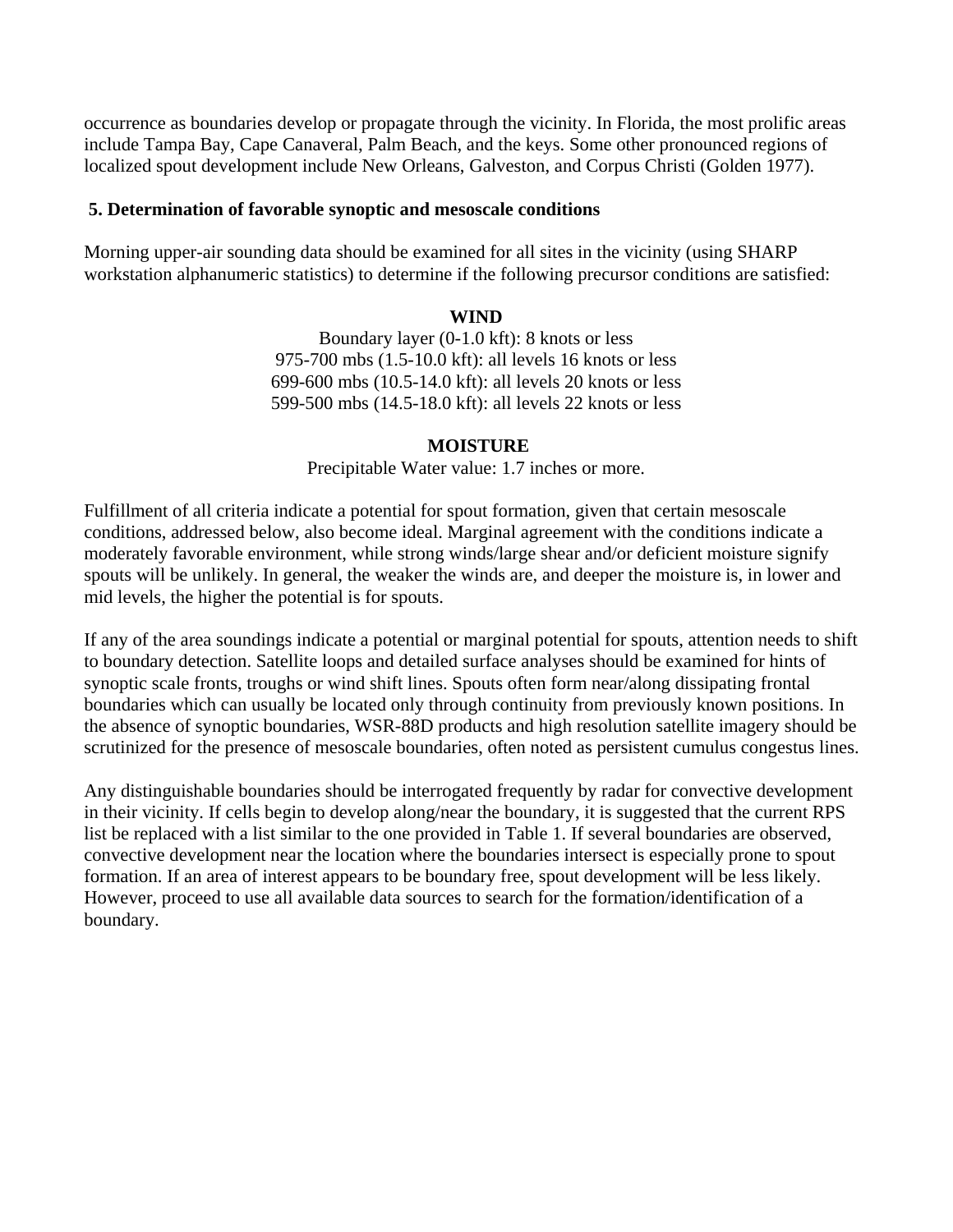|                | PROD        | <b>DTA</b> |            |              |    | PROD        | <b>DTA</b> |            |              |
|----------------|-------------|------------|------------|--------------|----|-------------|------------|------------|--------------|
| LN             | <b>NAME</b> | LVL        | <b>RES</b> | <b>SLICE</b> | LΝ | <b>NAME</b> | LVL        | <b>RES</b> | <b>SLICE</b> |
| $-1$           | R           | 16         | .54        | 0.5          | 11 | $\mathbf v$ | 16         | .27        | 0.5          |
| $\overline{2}$ | R           | 16         | .54        | 1.5          | 12 | v           | 16         | .54        | 0.5          |
| 3              | R           | 16         | .54        | 2.4          | 13 | SW          | 8          | .13        | 0.5          |
| 4              | R           | 16         | .54        | 3.4          | 14 | SW          | 8          | .13        | 1.5          |
| 5              | R           | 16         | .54        | 4.3          | 15 | <b>CR</b>   | 16         | .54        |              |
| 6              | $\mathbb R$ | 16         | .54        | 6.0          | 16 | ET          |            |            |              |
| 7              | v           | 16         | .13        | 0.5          | 17 | VWP         |            |            |              |
| 8              | v           | 16         | .13        | 1.5          | 18 | <b>SRM</b>  |            |            | 0.5          |
| 9              | V           | 16         | .13        | 2.4          | 19 | <b>SRM</b>  |            |            | 1.5          |
| 10             | V           | 16         | .13        | 3.4          | 20 | VIL         |            |            |              |

Table 1. This WSR-88D Routine Product Set (RPS) list should be used when atmospheric conditions are deemed favorable for spouts. The list contains many high resolution, low elevation angle products for analyzing potential spout cells close to the radar site.

Although a large portion of the Florida wet season days will exhibit favorable synoptic scale conditions for spouts, rapid convective development over preferred areas in close proximity to a boundary will occur much less frequently.

Of the sixty reported spout days across east central Florida between 1979 and 1993, forty-nine (82 percent) satisfied all of the wind and moisture criteria stated above. Hagemeyer and Schmocker (1991), using different criteria than the present study, investigated 11 recent tornadoes (one of which was included in this study) which occurred across east central Florida during the wet season. They found that the average shear between the maximum upper-tropospheric wind (350-200 mb) and the 850 mb wind was significantly larger for tornadoes producing F1 damage than for those resulting in F0 damage (22 knots versus 52 knots). The same relationship was evident in our data base, with waterspout events occurring during much weaker shear than F0-F1 spouts (10 knots versus 18 knots). These findings imply that while weak spouts are most likely during days with light winds throughout much of the troposphere, stronger spouts may be possible with even a modest increase in deep layer shear.

#### **6. WSR-88D spout RPS list and detection tips**

A 20 product RPS list (Table 1) has been developed to aid in the interrogation of potential spout producing cells and/or help to validate spout observational reports. Each product was carefully selected with emphasis of the lower elevation angles where the greatest chance of spout detection exists. Evaluation of these high resolution products, along with the techniques described below, should provide the best possible means for identification of potential spout producing cells.

Reflectivity (R): Six base R products and one Composite Reflectivity (CR) product have been listed. The 0.5 and 1.5 deg elevation angle R products, and the CR product are extremely useful in the detection of low level boundaries (sea breeze fronts, outflow boundaries, etc.). When using these products in conjunction with the "combine up" function and filtering the lowest 1 or 2 R levels, boundaries become enhanced and more easily recognizable. These R products can be combined with higher elevation products to ascertain the developmental stage of showers and thunderstorms. It is suggested that the radar operator also create Reflectivity Cross Sections (RCS) to examine vertical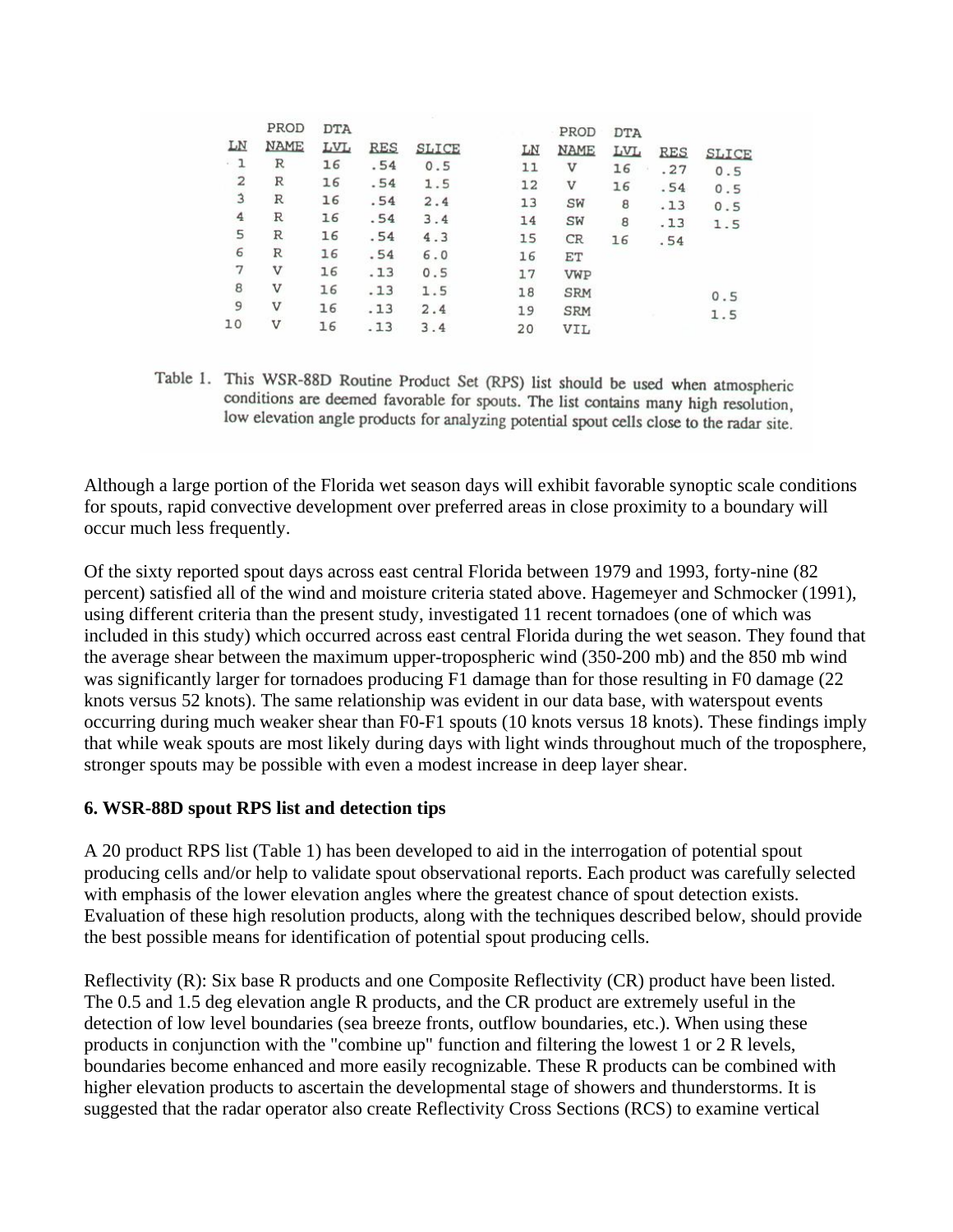development. Production of a CR time lapse will help to highlight propagation and movement of convective cells and boundaries.

Velocity (V): Several base V products have been chosen in an attempt to detect rotation within developing cells along boundaries. Although detection of a distinct rotational velocity signature is unlikely in most instances, such a signature can occasionally be seen. Another use for V products involves tracking enhanced wind fields associated with a cell once an observed spout is reported. Velocity Cross Sections (VCS) should also be requested to further interrogate suspect cells. Since spouts are relatively low level phenomenon with small rotational scales, the highest resolution and lowest elevation products (0.13 NM and 0.27 NM; 0.5 and 1.5 deg) perform best to detect enhanced wind fields and/or rotation. Of course, the closer the spout is to the WSR-88D, the better the chance is for detecting any type of V signature.

Spectrum Width (SW): SW has frequently been an under utilized product at most WSR-88 sites, however, it appears to be helpful as a spout indicator. The scale of rotation in a spout, or spout cell, is often much smaller than the detectable resolution of the radar. If rotation is contained within a single sample volume, the inbound and outbound velocities will cancel or be unresolvable. When this occurs, a high SW value would be expected in that pixel location.

Echo Top (ET): The ET product is extremely useful in determining storms which are increasing rapidly in vertical development. By having an ET time lapse, the radar operator can track developing storms and assess the spout potential. A rapid increasing trend over spout prone areas, rather than the value itself seems useful in highlighting cells with high spout potential.

VAD Wind Profile (VWP): The VWP is very useful in detecting changes in wind direction and speed in the lower levels. Continuing weak wind fields well after the latest sounding or detection of a local boundary passage can be confirmed by VWP's.

Storm Relative velocity Map (SRM): SRM products for the lowest two elevation angles were chosen to again attempt to detect rotation. Due to the weak wind fields in the lower and mid levels which are conducive to spout formation, storm motion will be relatively slow. It is vital to note that potential spout cells often move in various directions relative to the WSR-88D default storm motion due to their limited vertical extent. When using SRM products, be sure to input individual storm motions for cells of interest if they differ from the default value.

Vertically Integrated Liquid (VIL): It has been noticed that spouts frequently develop as VIL values are increasing. This upward trend corresponds well with ET, R, CR and RCS product indications. The VIL product should be inserted in the third time lapse to help recognize cells which pose an increased threat of spout production.

### **7. Conclusion**

In the past, waterspouts and weak coastal tornadoes (landspouts) have most often been warned for only after observational reports were received. In order to provide lead time for such events, a preliminary forecast strategy was devised for spouts. The strategy initially determines whether the synoptic and mesoscale surroundings are favorable for spout formation. If specific conditions are fulfilled, a unique